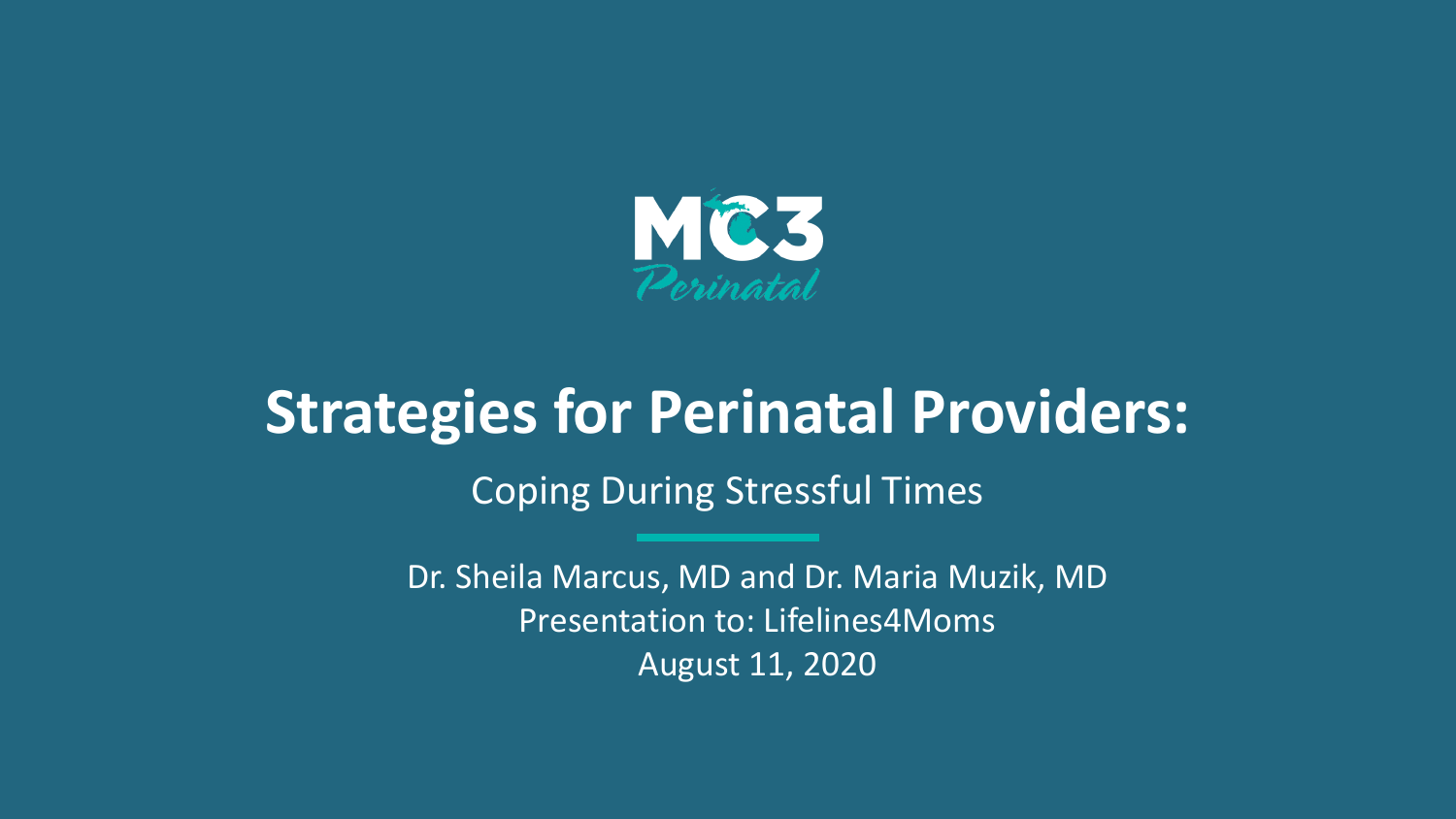# **Enhancing Access to Consults**

• All MC3 program resources remained in place.

• Our pediatric and perinatal psychiatrists continue to provide sameday consultation with telepsychiatry available.

• Our BHCs (Behavioral Health Consultants) are available for phone consultations and to provide additional resources.

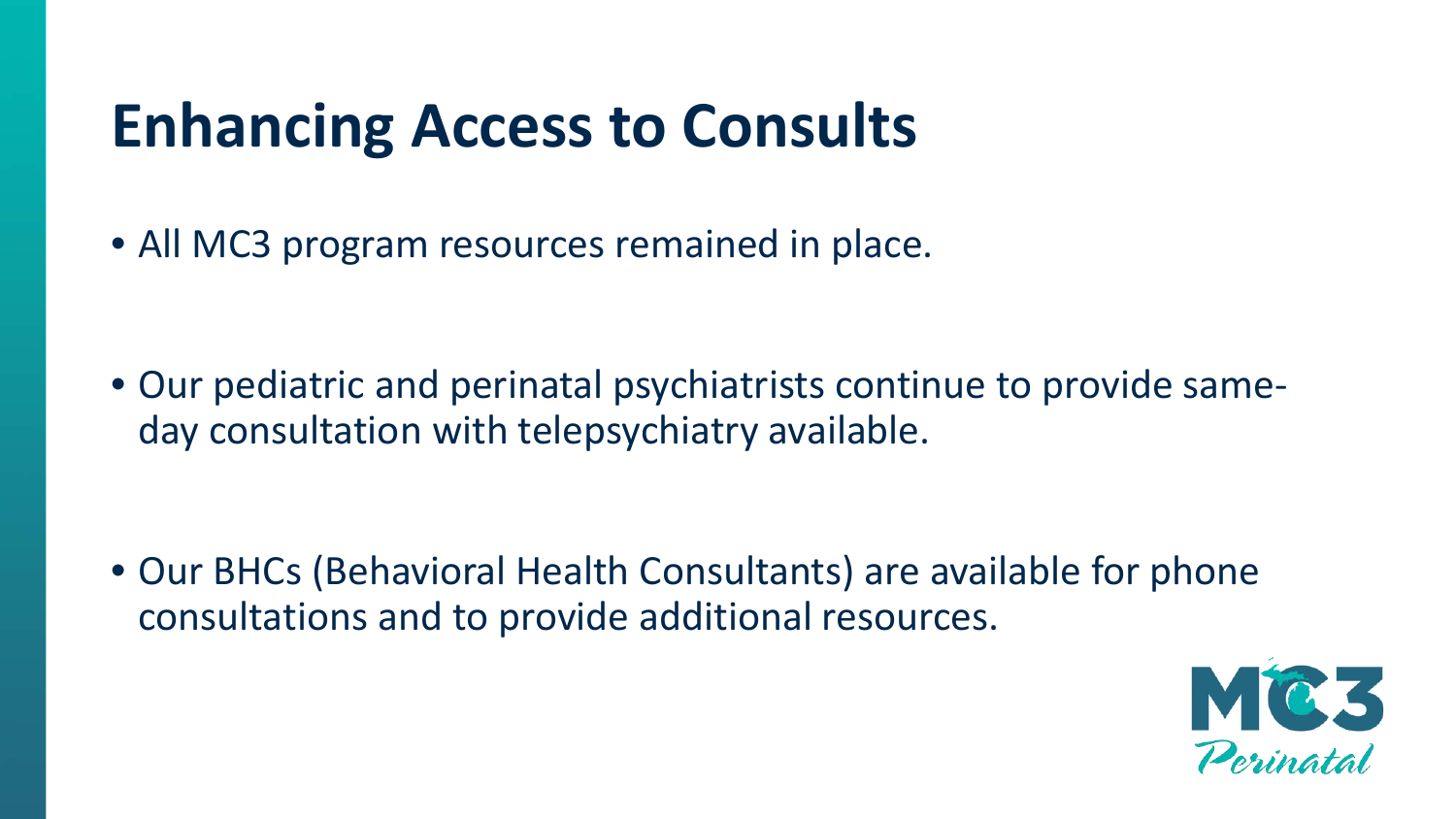# **Enhancing Access to Consults (continued)**

- Our practice-integrated BHCs have moved to working remotely with patients.
- Recent actions taken include:
	- On April 6, 2020, we launched of *extended evening hours* on Mondays (until 7pm) for scheduled consults and same-day referrals
	- BHCs surveyed practices to *identify needs of providers* regarding consultation and information
	- BHCs have *reviewed and vetted treatment resources* in their region to identify all resources available virtually to share with providers
	- BHCs are *tracking the number and type of consult requests that are the result of*  **COVID-19.** MC3 and MC3 for Moms administration is monitoring these consults to further identify resource needs.

Perinatal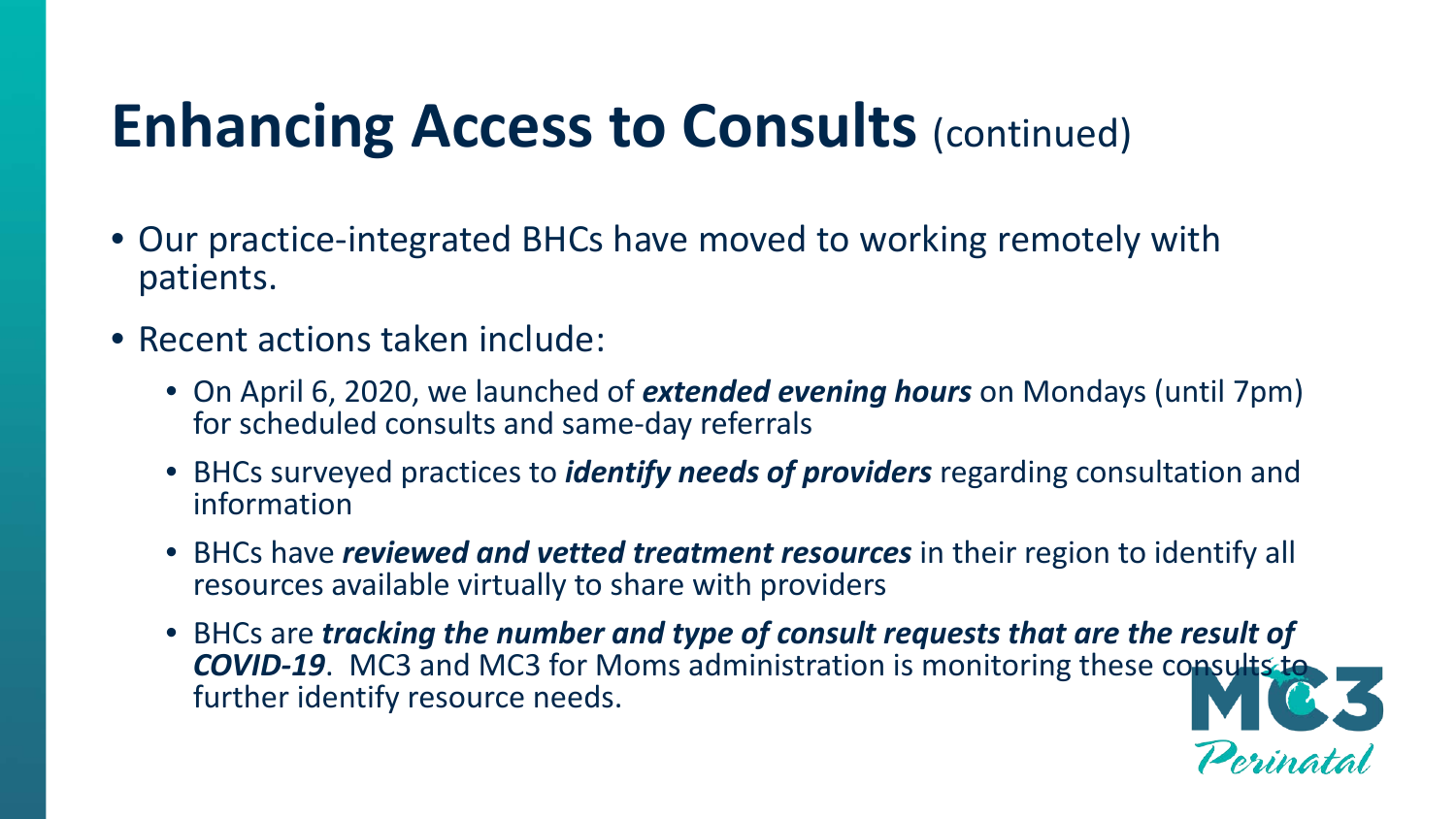# **Provider Education**

- MC3 offers providers a monthly didactic series that focuses on strategies for pediatric and perinatal providers.
- With the emergence of COVID-19, these monthly series now focus on COVID-19 impacts on patients and providers.
- Topics include:
	- Strategies for helping patients cope with heightened distress
	- Strategies for provider self-care while caring for patients
	- COVID-19 and pregnancy, birthing, and breastfeeding: clinical updates

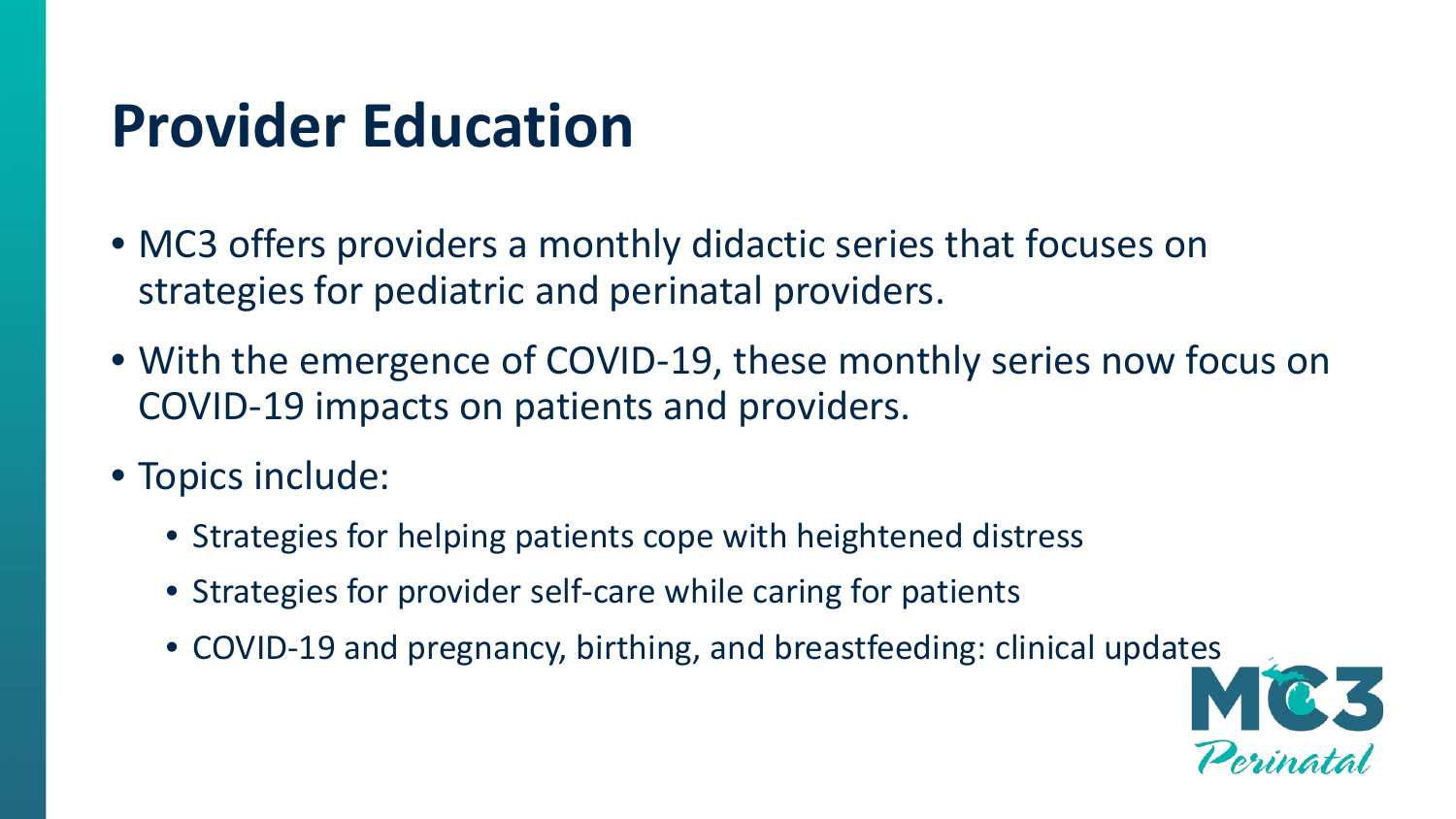# **Provider Education** (continued)

MC3 hosted:

## **Perinatal Webinars:**

- "Strategies for Perinatal Providers during the COVID-19 Pandemic"
	- Presenter: Maria Muzik, MD
	- April 13, 2020

### **Pediatric Webinars:**

- "Strategies for Pediatric Providers during the COVID-19 Pandemic"
	- Presenters: Sheila Marcus, MD and Katherine Rosenblum, PhD
	- April 27, 2020

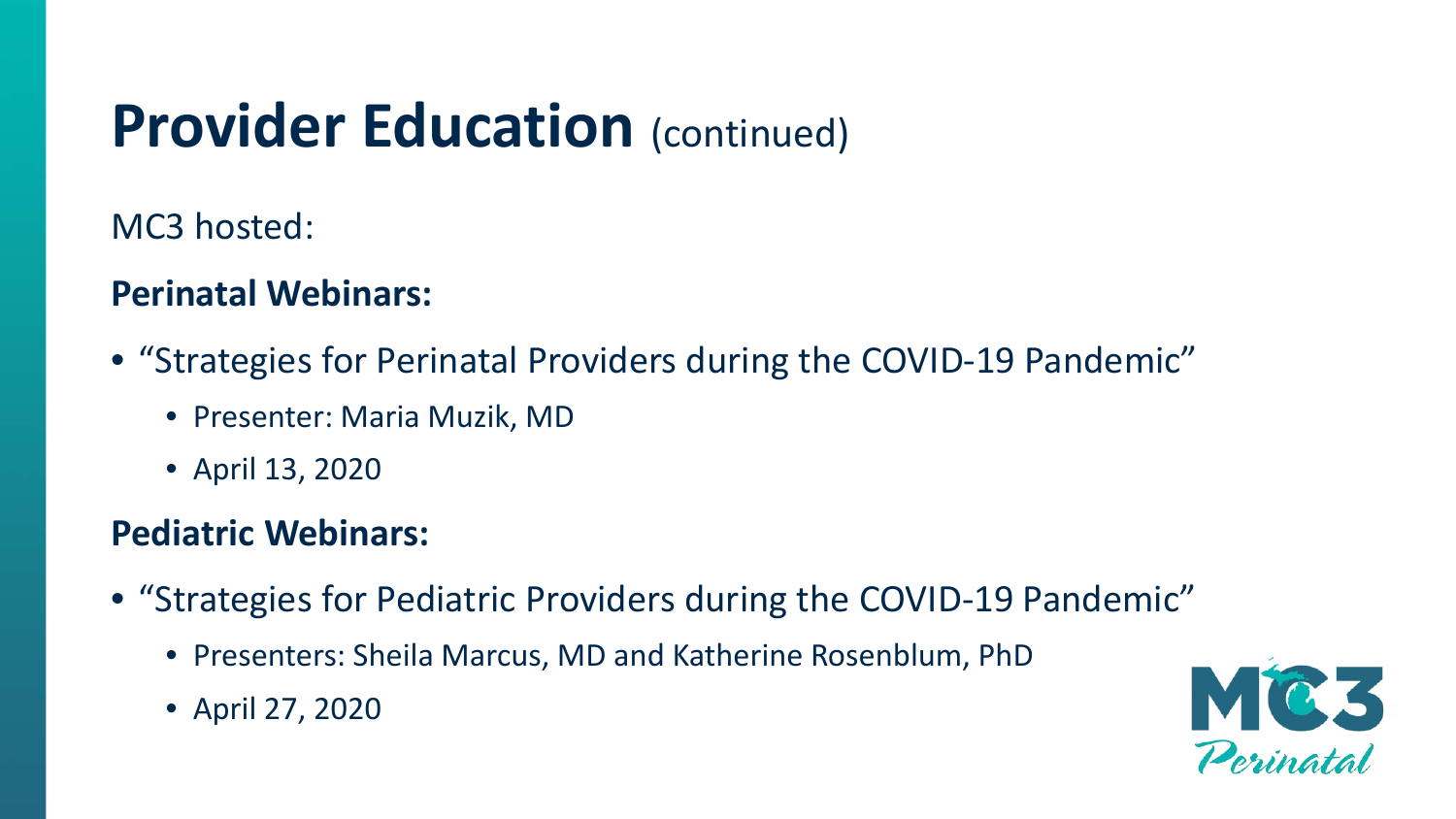# **Virtual Resources**

- We are curating resources for providers to more easily access resources on how to help patients and families at this time.
- The *MC3 website* ([https://mc3.depressioncenter.org\)](https://mc3.depressioncenter.org/) now hosts a COVID-19 resource page targeted, primarily, to providers. Online resources have been carefully vetted to ensure credibility and sorted into the following categories:
	- Provider Resources
	- Family Resources
	- Perinatal Resources
	- General Resources

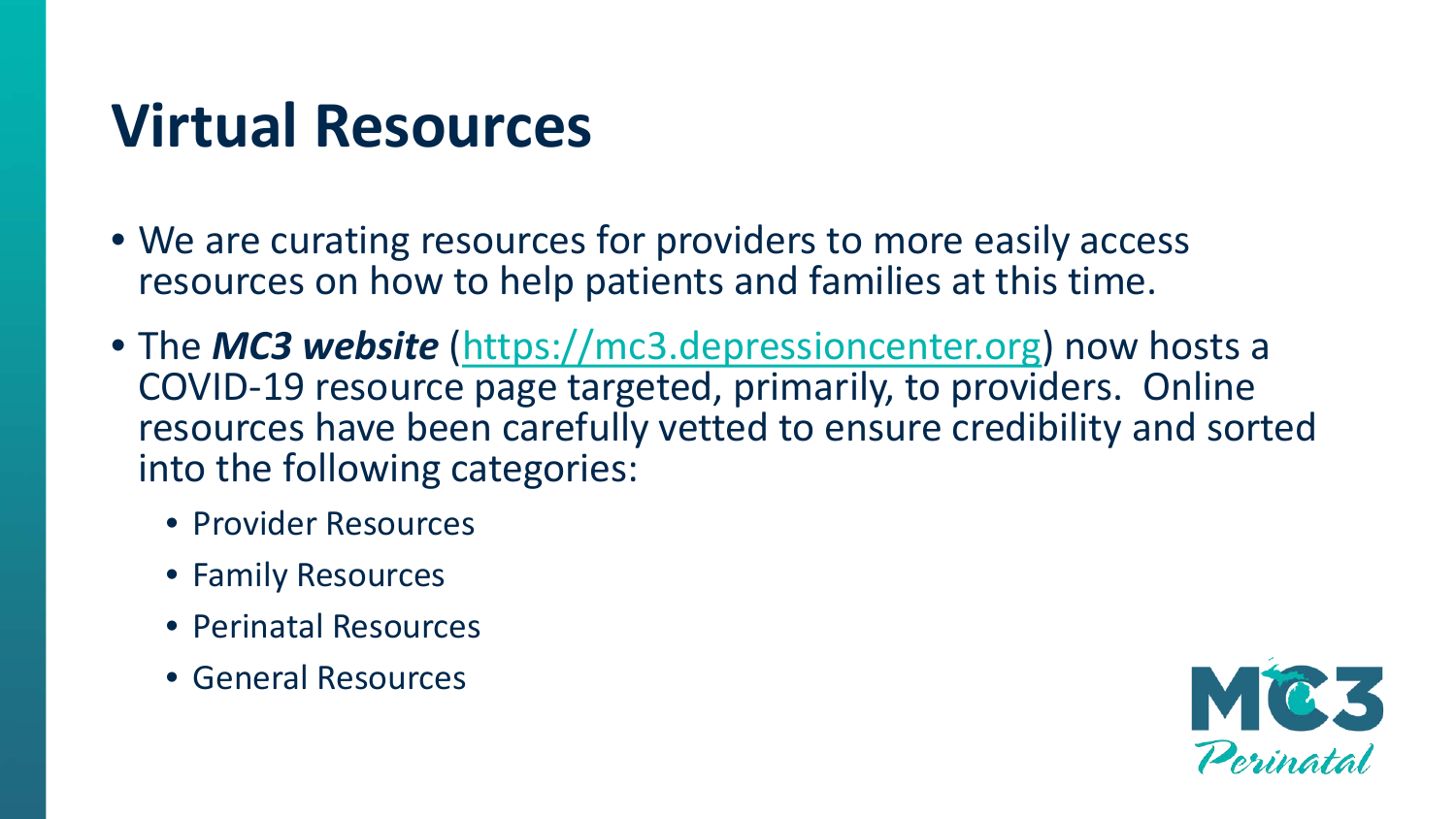# **Virtual Resources** *(continued)*

*Zero to Thrive* has a searchable database for COVID-19 information for families and patient-specific infographics. ([https://zerotothrive.org/covid-19/#](https://zerotothrive.org/covid-19/))

Topics include:

- "Pregnant or Breastfeeding? What You Need to Know about Coronavirus (COVID-19)"
- "Parents' Guide to Coping with the Coronavirus (COVID-19) Crisis"
- "Helping Young Kids through the Coronavirus (COVID-19) Crisis"
- "Helping Children Feel S.A.F.E. during COVID-19

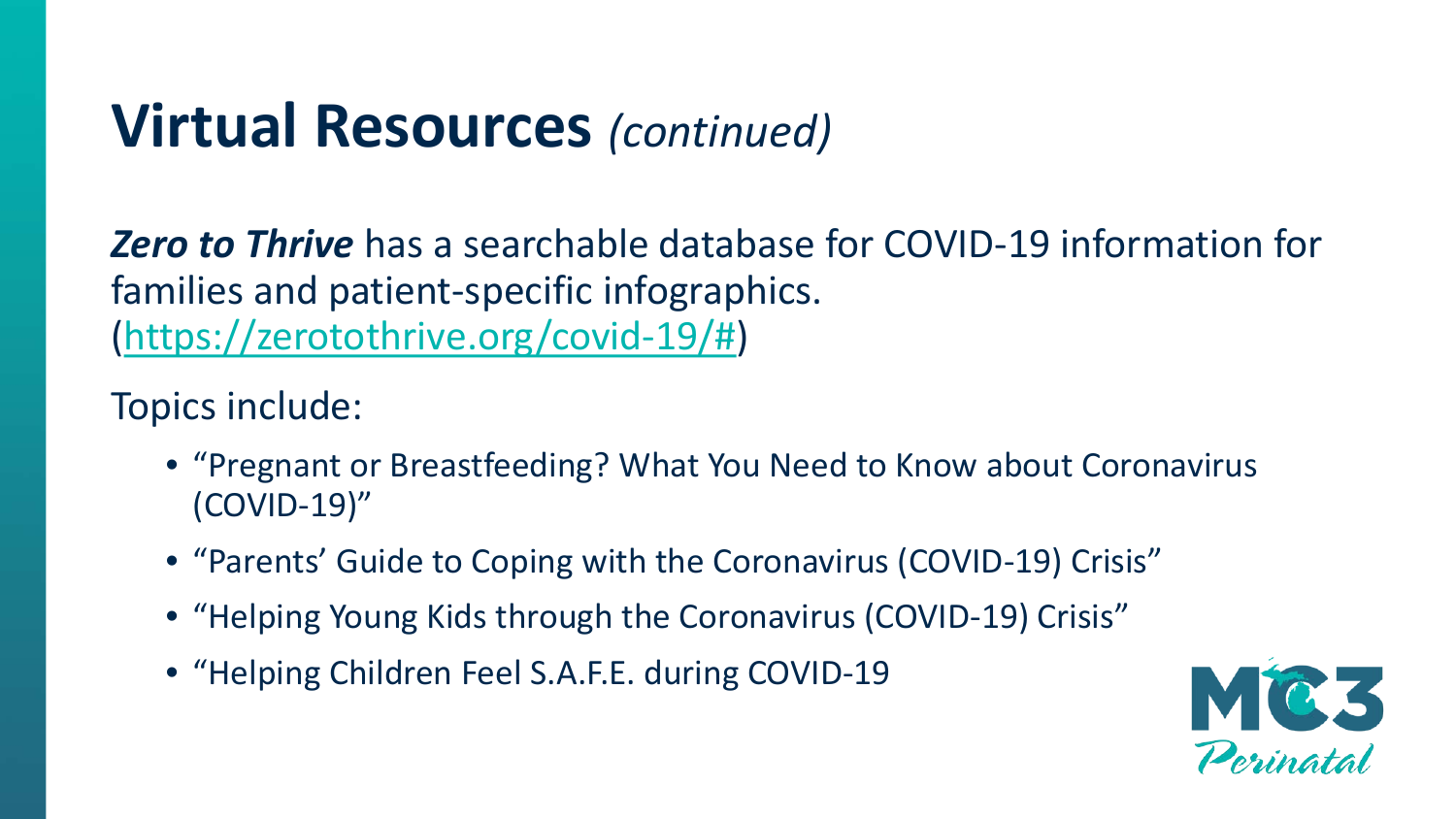# **Virtual Resources** *(continued)*

- MC3 collaborated with faculty from other programs to create a Facebook Live series: *Thrive with Your Family*
	- Format: pre-recorded Q and A
	- Questions or topic suggestions may be submitted through the *Thrive with Your Family* webpage.
	- Links to each recorded series will be available on the MC3 COVID-19 web page via the Michigan Medicine YouTube channel.
	- MC3 faculty participated in discussions to plan for *Thrive with Your Family*  and MC3 faculty have contributed.

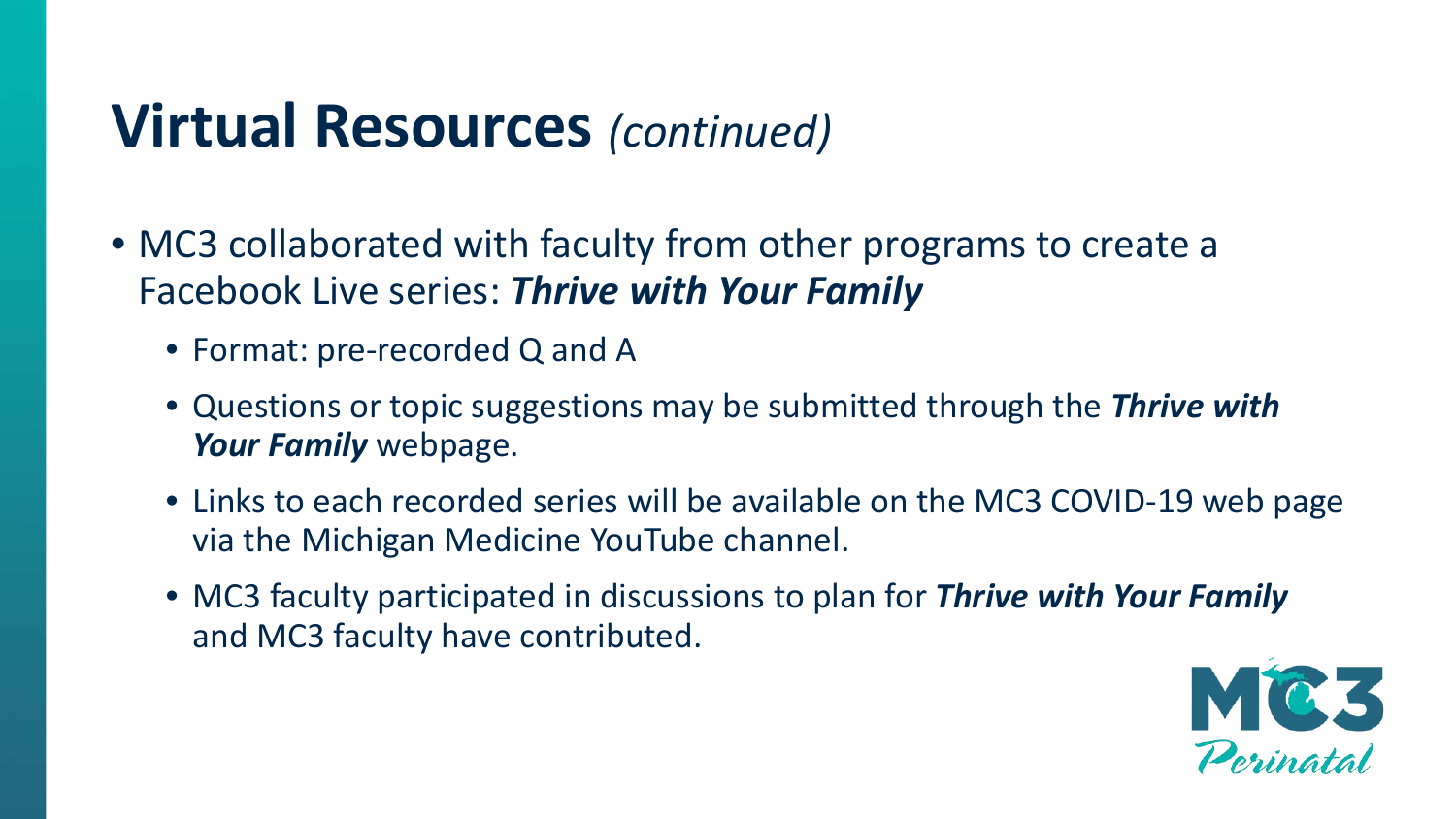## **Select Didactic Content Through a Relational Lens**

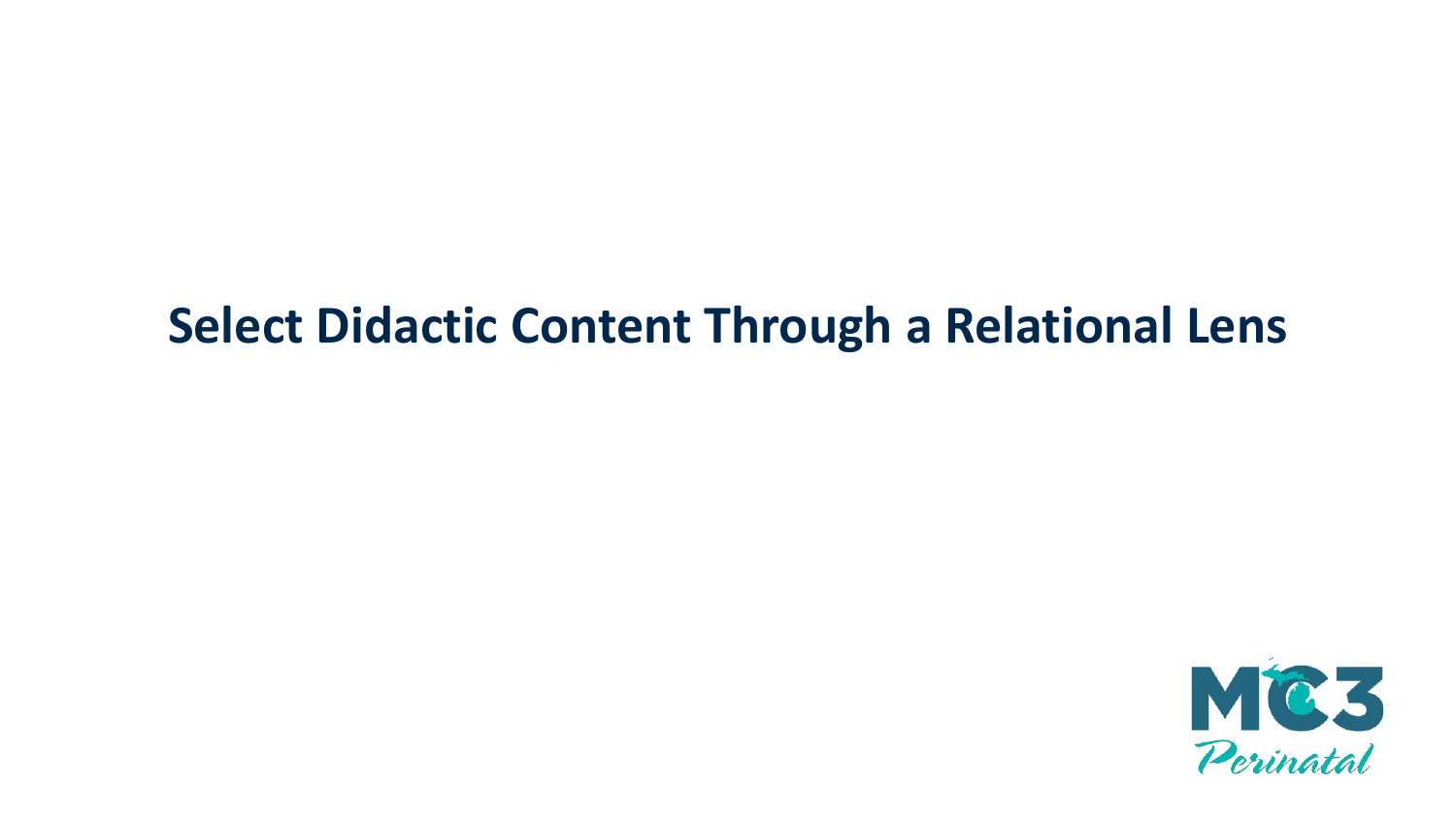## **Helping Moms and Children and Helping Yourself!**

#### **Check in with patients**

#### **Surface and validate feelings**

**Normalize and Contextualize** Four factors are most powerful body's stress activators. COVID-19 hits all and is a perfect storm for<br>the sympathetic nervous system. *1. Novelty – First Time*

*2. Uncertainty 3. Lack of Control 4. Lack of Social Support*

*We'll discuss how to counteract all 4*

*Racism superimposes health disparity on a history of systemic trauma*



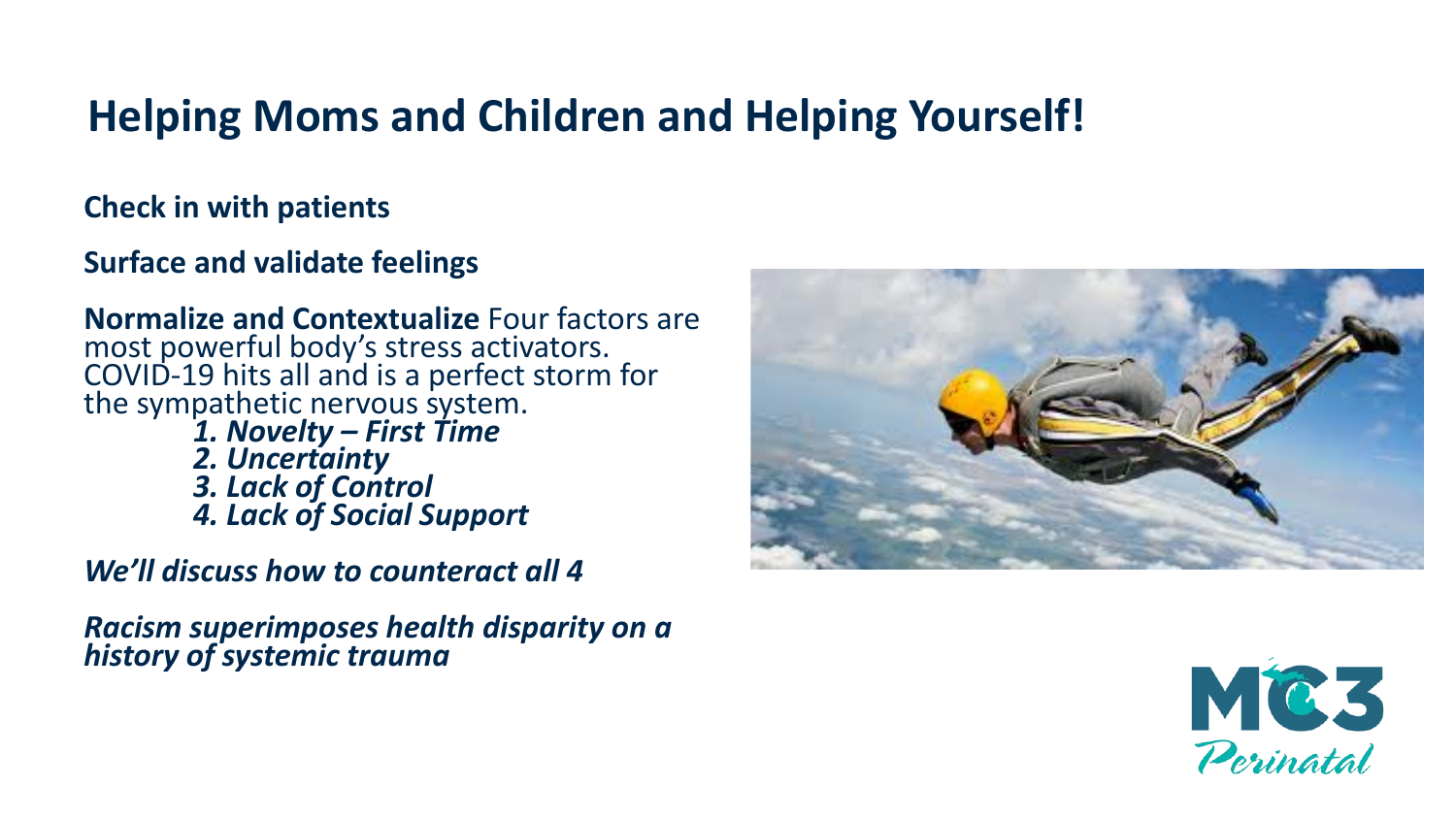# **Stress Continuum Model**

| <b>READY</b>                                                                                                                                                                                                                                                                                                          | <b>REACTING</b>                                                                                                                                                                                                                                                                                                                                                                 | <b>INJURED</b>                                                                                                                                                                                                                                                                                                                                                                                                                                                                     | ILL                                                                                                                                                                                                                                                                                                                |
|-----------------------------------------------------------------------------------------------------------------------------------------------------------------------------------------------------------------------------------------------------------------------------------------------------------------------|---------------------------------------------------------------------------------------------------------------------------------------------------------------------------------------------------------------------------------------------------------------------------------------------------------------------------------------------------------------------------------|------------------------------------------------------------------------------------------------------------------------------------------------------------------------------------------------------------------------------------------------------------------------------------------------------------------------------------------------------------------------------------------------------------------------------------------------------------------------------------|--------------------------------------------------------------------------------------------------------------------------------------------------------------------------------------------------------------------------------------------------------------------------------------------------------------------|
| (Green)                                                                                                                                                                                                                                                                                                               | (Yellow)                                                                                                                                                                                                                                                                                                                                                                        | (Orange)                                                                                                                                                                                                                                                                                                                                                                                                                                                                           | (Red)                                                                                                                                                                                                                                                                                                              |
| <b>DEFINITION</b><br>• Optimal functioning<br>• Adaptive growth<br>• Wellness<br><b>FEATURES</b><br>• At one's best<br>· Well trained and prepared<br>• In control<br>· Physically, mentally, and<br>spiritually fit<br>• Mission focused<br>• Motivated<br>• Calm and steady<br>• Behaving ethically<br>• Having fun | <b>DEFINITION</b><br>• Mild and transient<br>distress or loss of<br>functioning<br>• Always goes away<br>• Low risk for illness<br><b>CAUSES</b><br>• Any Stressor<br><b>FEATURES</b><br>· Feeling irritable, anxious,<br>or down<br>• Loss of motivation<br>• Loss of focus<br><b>Difficulty sleeping</b><br>• Muscle tension or other<br>physical changes<br>• Not having fun | <b>DEFINITION</b><br>. More severe and persistent<br>distress or loss of function<br>· Leaves a "scar"<br>• Higher risk for illness<br><b>CAUSES</b><br>• Life Threat<br>$\cdot$ Loss<br>• Inner Conflict<br>• Wear and Tear<br><b>FEATURES</b><br>• Loss of control<br>· Panic, rage, or depressed<br>mood<br>· Substance Abuse<br>· Not feeling like normal self<br>· Excessive guilt, shame, or<br>blame<br>· Diminished sense of<br>purpose, meaning, or hope<br>in the future | <b>DEFINITION</b><br>· Unhealed stress injury<br>causing life impairment<br>· Clinical mental disorder<br><b>TYPES</b><br>· PTSD<br>• Depression<br>• Anxiety<br>· Substance Dependence<br><b>FEATURES</b><br>· Symptoms persist and<br>worsen over time<br>· Sever distress, social or<br>occupational impairment |

from **Stress First Aid Self Care / Organizational Support Model; National Center for PTSD, US Department of Veterans Affairs**

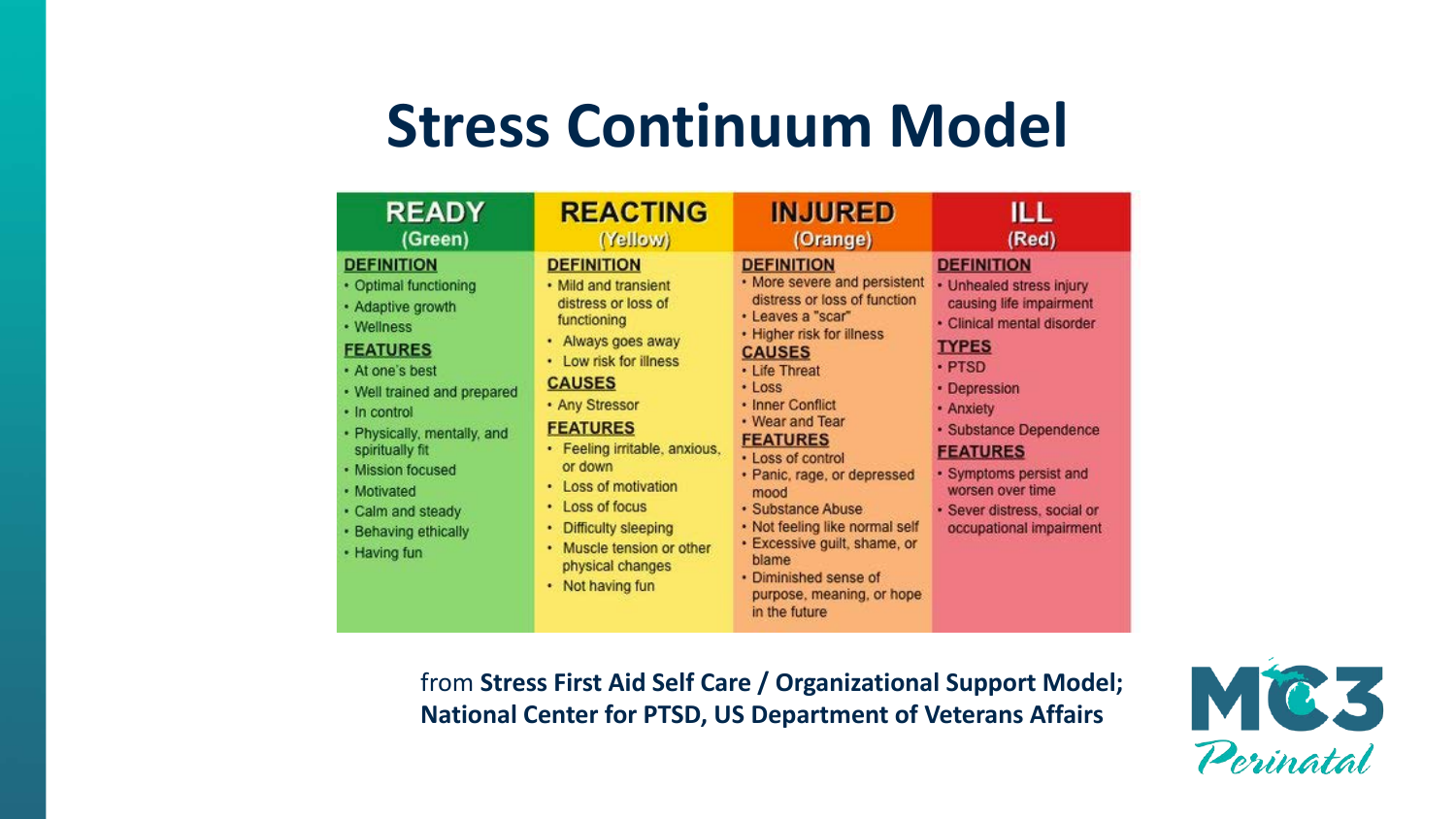#### **1. Novelty:**

- Provide accurate information on illness, recovery, reputable sources
- Right-size media exposure: "is this helpful?" "how much is helpful?"
- True for COVID and protests and media exposure around racism

When Covid-19 enters my body and sees how it's running on nothing but caffeine and anixety

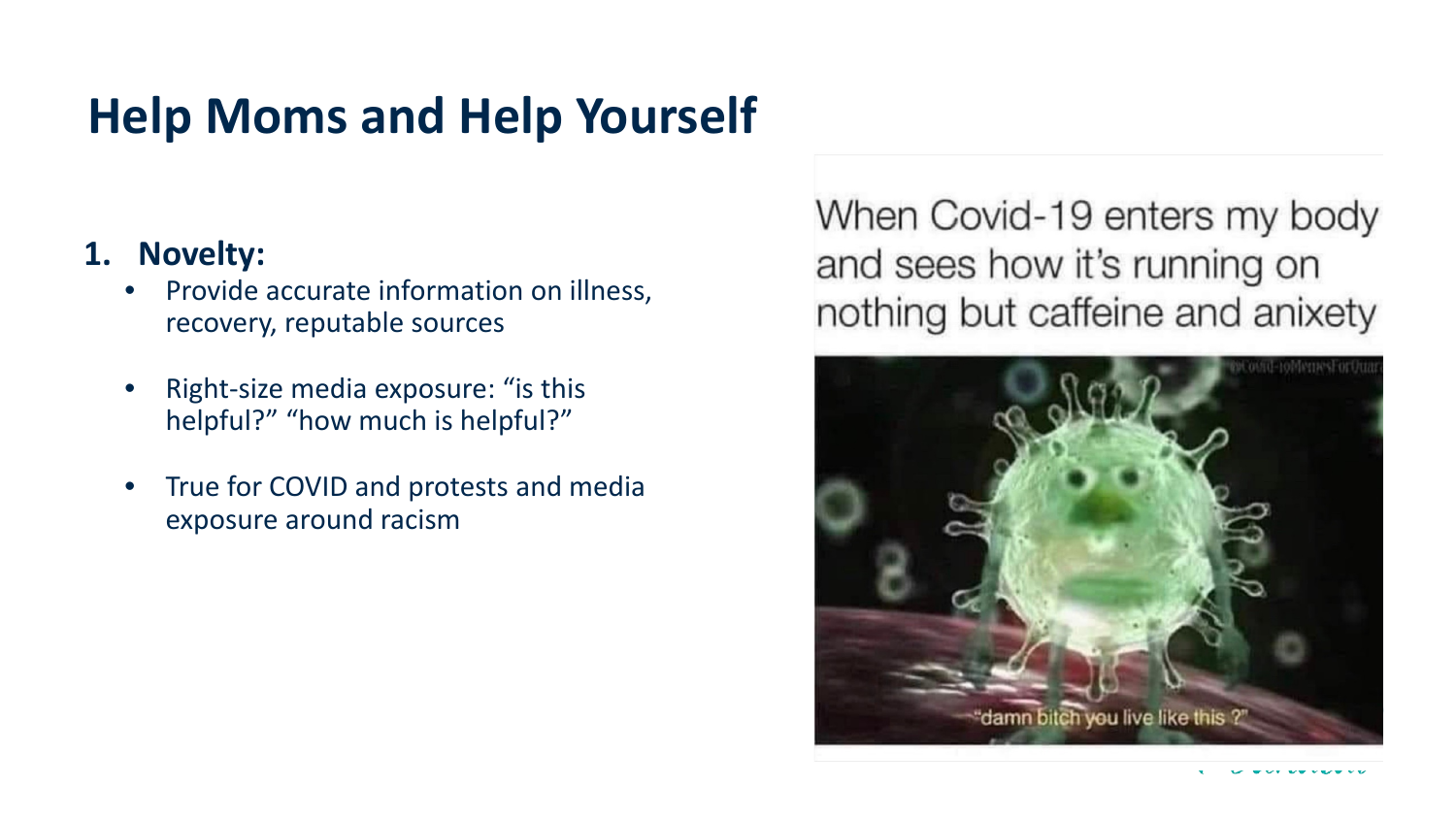#### **2. Uncertainty**

- Leads to anxious rumination/cortisol driven
- The first person in the room whose affect you need to regulate is your own.
- How to counteract rumination and uncertainty? Turn on the parasympathetic nervous system.
	- a. Mindfulness 10%Happier Live (Walking, Breathing, Gratitude, Body Scan) "Don't Get On the Bus"
	- $b. 5-4-3-2-1$
	- c Breathing Square or Box Breathing
	- D. Exercise
	- e. Yoga (Cosmic Kids Yoga/Sitting Like a Frog)







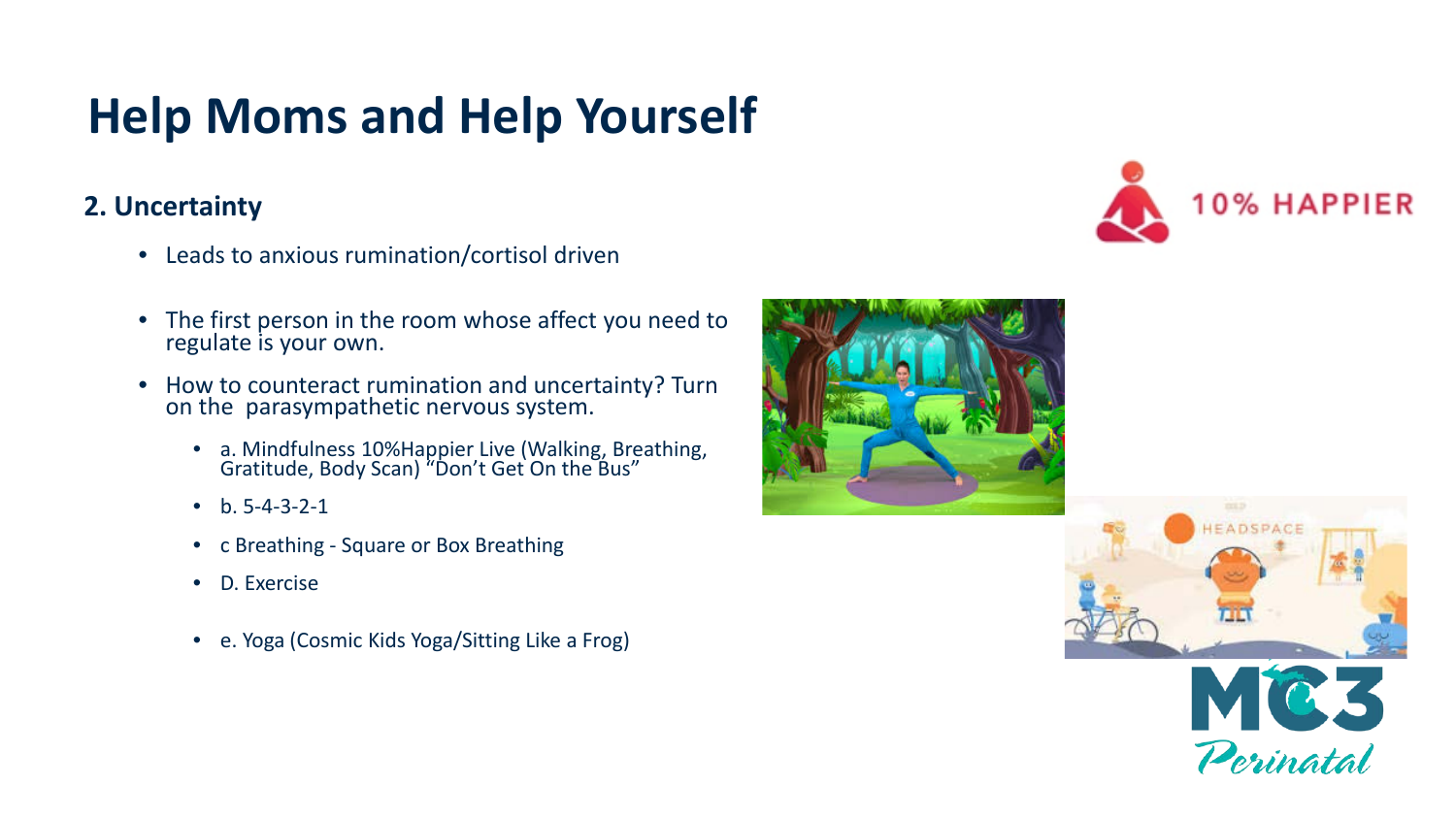### **3. Lack of Control**

- Agency!
- Controlling behaviors is easier than controlling thoughts
- Focus on what you can control: wash, face, mask, distancing
- Focus on exposure to diverse array of literature and books that are "antiracist"
- Move! The antianxiety "dose" of exercise is about 40 min, 4X weekly
- (Just Dance-Kids/Families!)

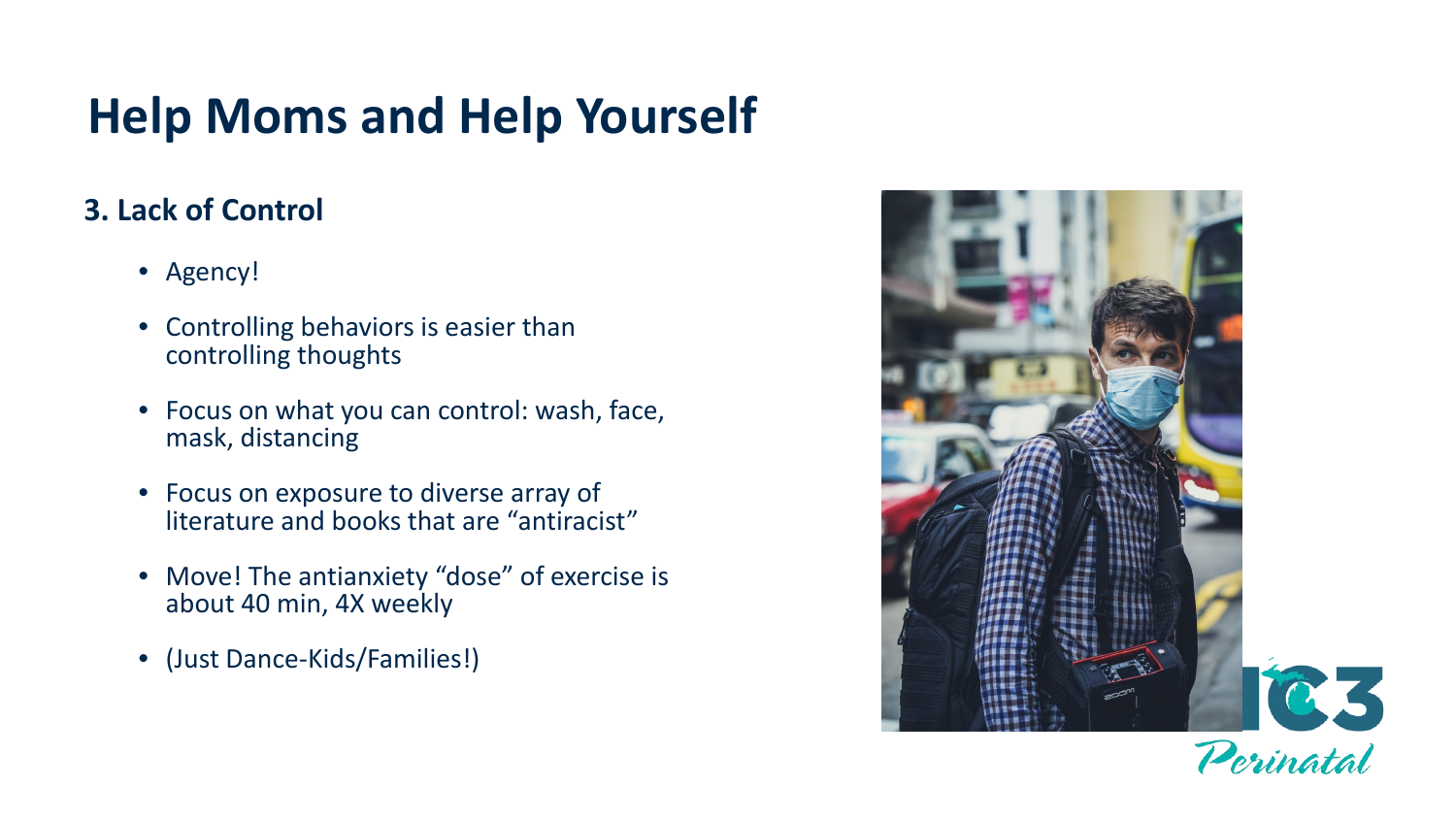- 4. Lack of Social Support
	- Connect with family, friends, via social media – Zoom Cheeseboard
	- Caribu schedule with grandparents/friends
	- Humor/laugher-soothes and connects

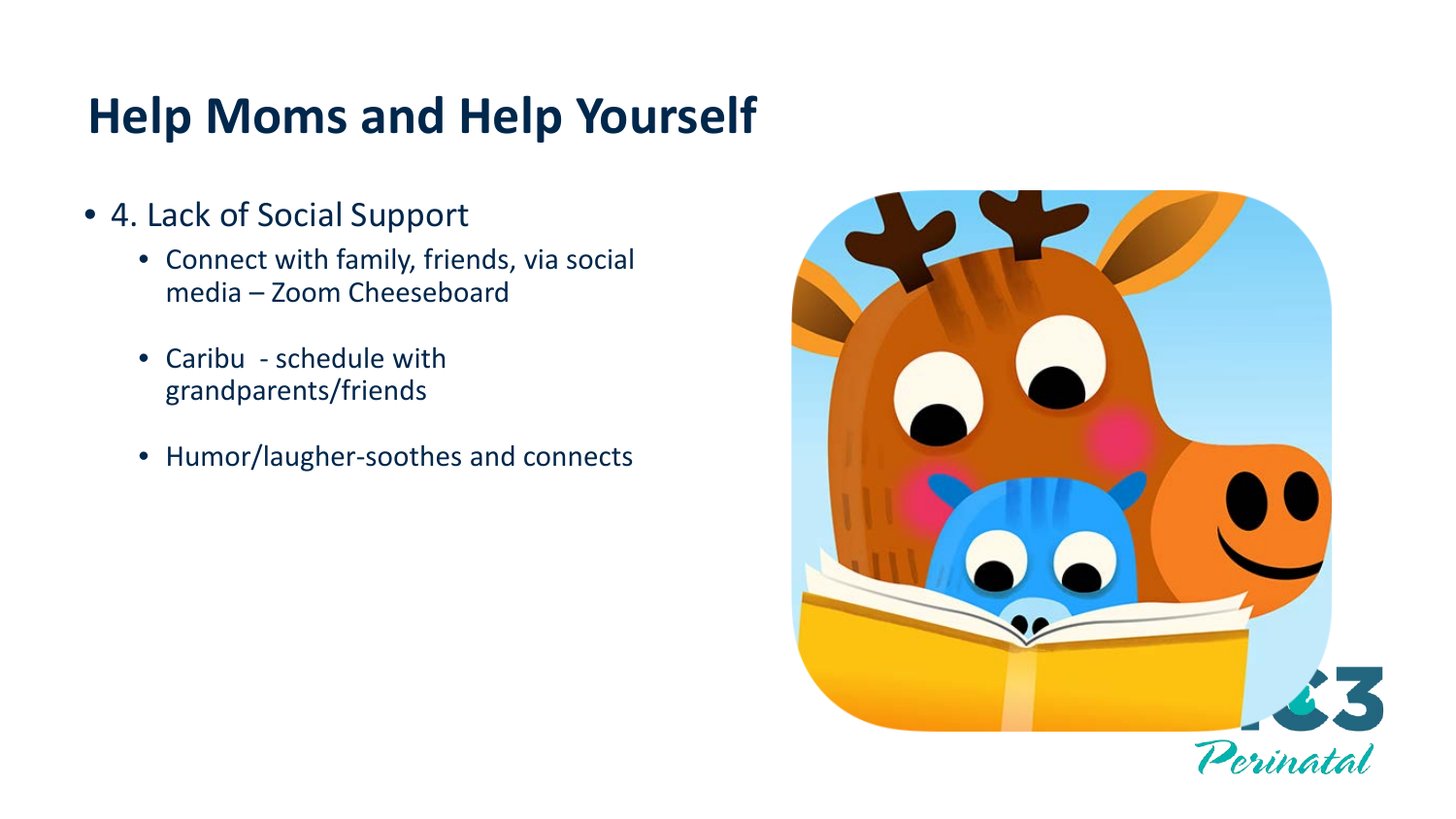# **Advice from the world of trauma**

- Be kind to yourself! Don't let the perfect be the enemy of good enough.
- Gratitude nightly ritual
- Empathy+Desire to Help=Compassion
- Altruism
	- Cards, groceries, thank you notes, financial and practical contributions to causes that support racial justice
	- Relationships foster resilience
	- Family Zoom, Caribu, Reading Time, Dance Parties, Facetime, Drive by
	- Screen time Not all screen time is created equal (Mr. Rogers/DT/Zooks)

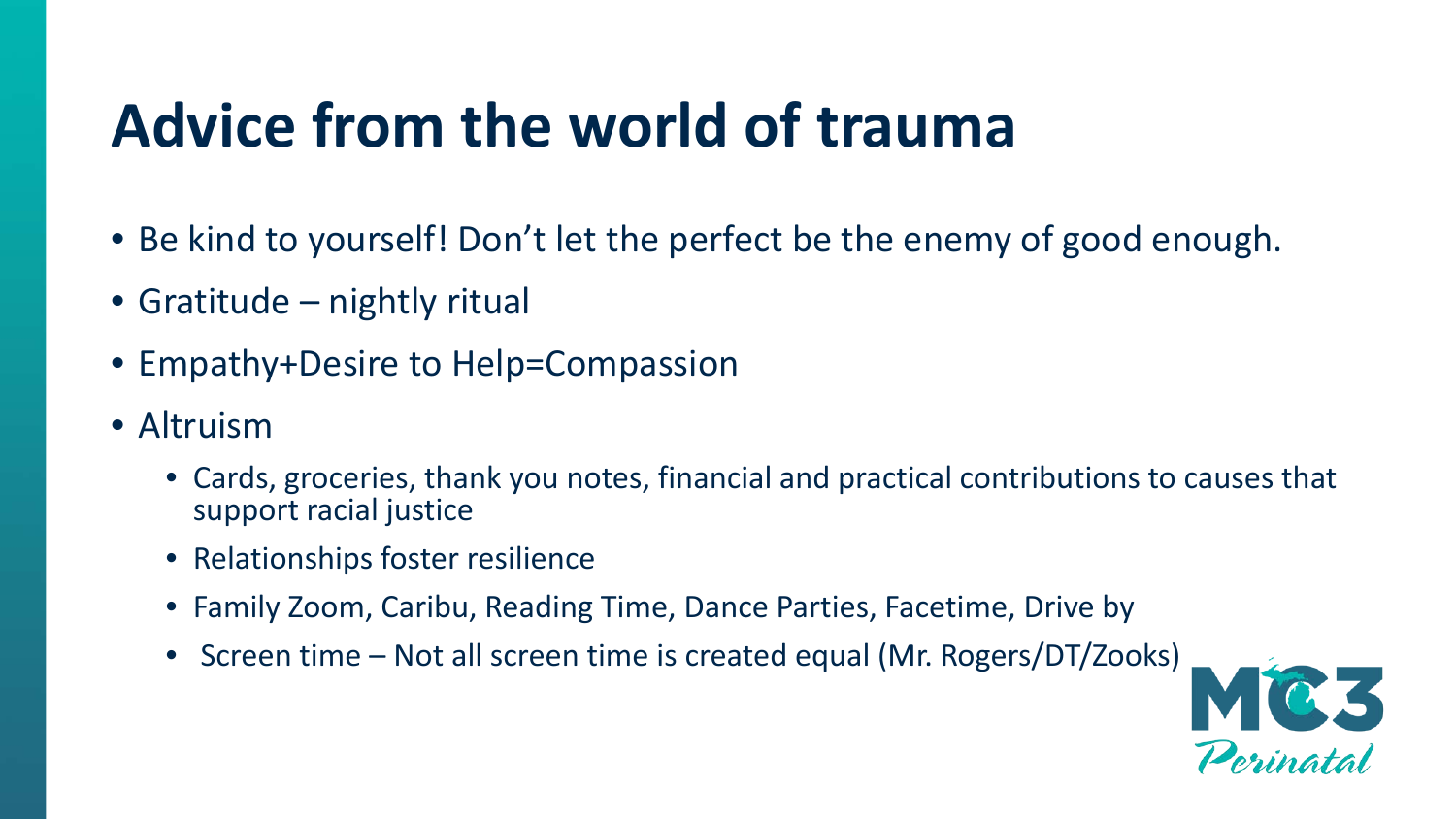# **Be curious: Techniques to help moms with young children**

- Ask questions
- Opens the door what does your child know? What is he or she thinking about?
- Simple is fine– for example: "Hey bud, there is a lot of talk about coronavirus these days- I wonder what you've been hearing about it?" "I know things are different and mom isn't coming home after work, and we have to talk with her on the computer. Why do you think she has to stay at [..}?
- Exposures to books, play-materials that are multi-racial, and not "color blind" discussions of race, skin tone and human differences are natural in early childhood. "Yes Jamie's mom and dad look different, her mom is is
- Try displacement– "Do any of your friends have parents who work in the hospital? What is that like for them?" "What are you hearing from other kids about coronavirus?"
- Ask, and listen, listen, listen.. What do they know? Are there misunderstandings? Blaming themselves?
- It is ok to "buy some time"– "hey, I'm so glad you told me what you are thinking about, that is so important, I'd like to think about it and come back to you later to talk more, ok?"

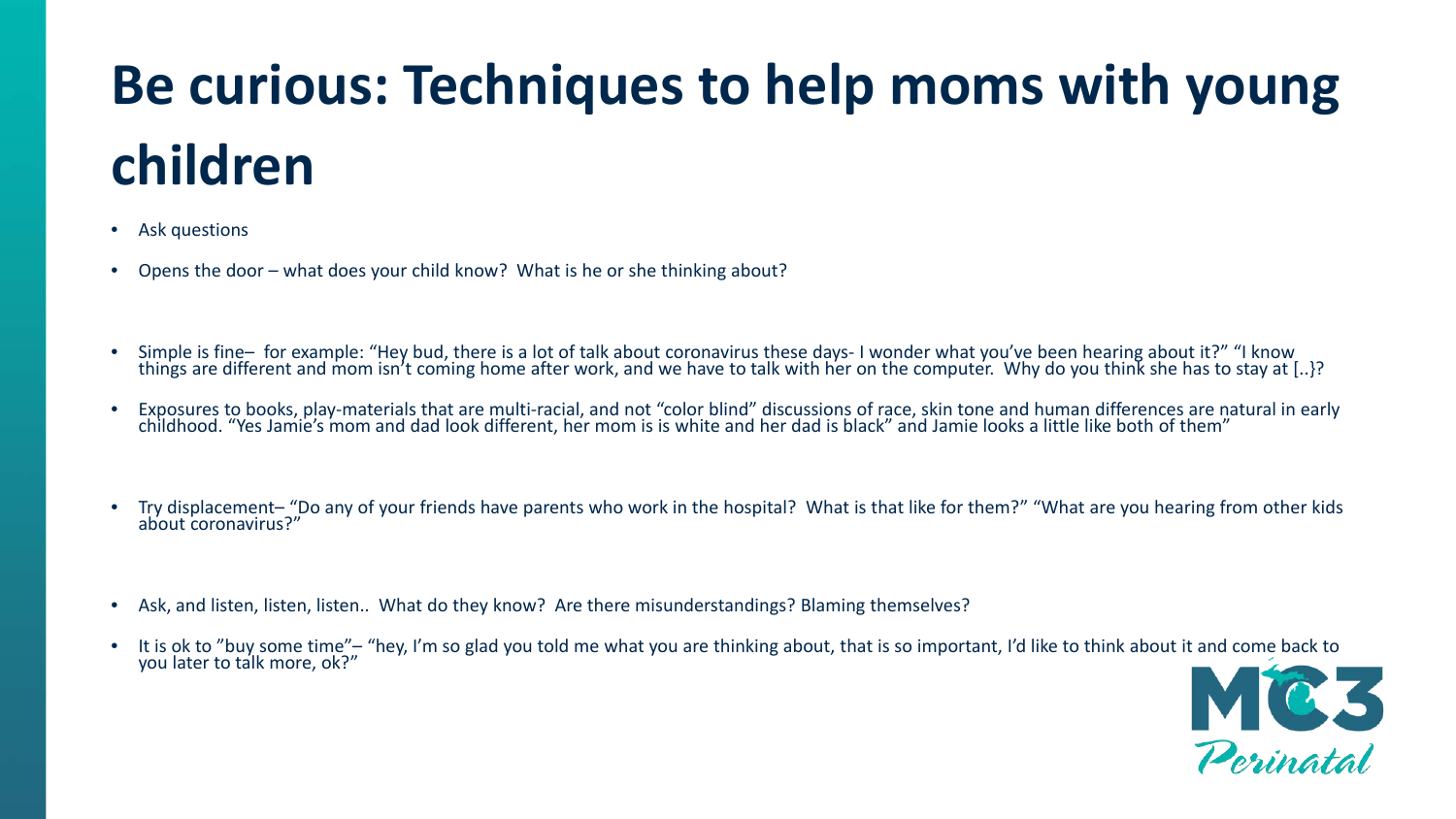# **Then have a conversation**

- You said "…." and "Can you tell me more about that?"
- Acknowledge feelings including "mixed" feelings that might be both good and bad (e.g., proud but scared)
	- "It makes sense to me that you sometimes feel…"
	- "I wonder if sometimes you might feel…"
- Empathize and normalize
	- "I think lots of kids feel..."
	- "Sometimes I feel sort of scared, or mad, too…"
- Identify coping strategies– what can we do when we feel worried, scared, sad, angry
	- What have you done before when you've felt (feeling) that helped you to feel better?

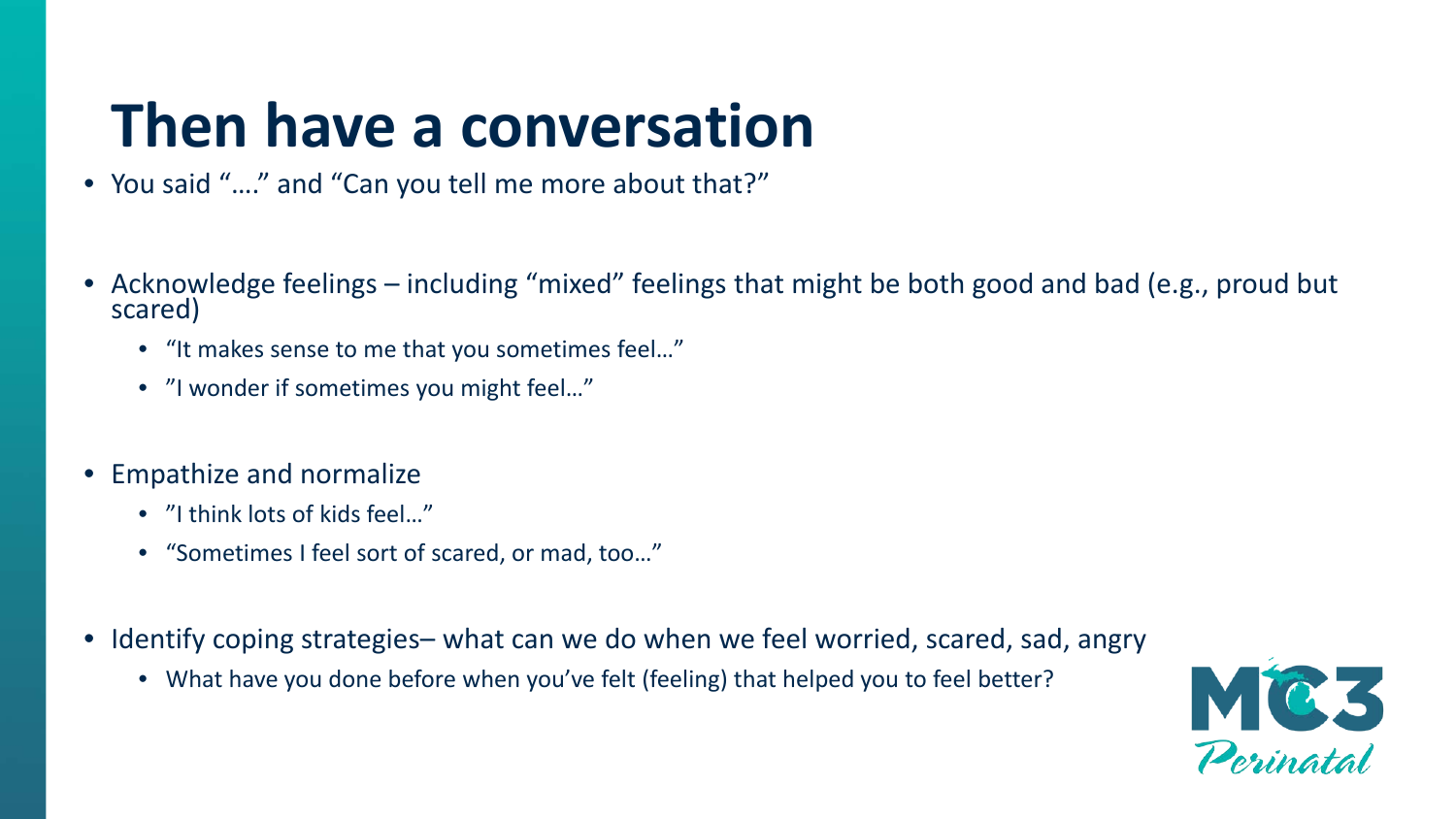

#### Sponsored by:

**MC3 Monthly Pediatric Educational Presentations and Case Discussion** (2020) April Session: Strategies for<br>Pediatric Providers during the **COVID-19 Pandemic** 

Lecture(s): April Session: Strategies for Pediatric Providers during the COVID-19 Pandemic

Sheila Marcus, MD Katherine Rosenblum, PhD **Financial Disclosure Information:**  April 27, 2020 12:00 - 1:00 PM **BlueJeans Video** Conferencina Room: Audio/Video Connection



Scan the QR code to register your attendance. " Please Note. Attendance must be registered vithin 6 months to be awarded credit To comolete an evaluation for this session lease login to MICME and go to he Claim Credits and View **Certificates on the Credit Cente** card. Locate the activity under Awarded Credits and complete he evaluation

There are no relevant financial relationships with ACCME-defined commercial interests to disclose for this activity

#### **Accreditation and Credit Designation:**

The University of Michigan Medical School is accredited by the Accreditation Council for Continuing Medical Education (ACCME) to provide continuing medical education for physicians.

The University of Michigan Medical School designates this live activity for a maximum of 1.00 AMA PRA Category 1 Credit(s)<sup>26</sup>. Physicians should claim only the credit commensurate with the extent of their participation in the activity.

'For IOS devices: Open the phone's camera app and hover over the code. When the notification box appears, tap on it to open the credit claiming For Android Devices: A QR reader is required. Visit the Google Play store to download a QR app of your choice. Follow the scanning directions provided by the app.

If you are unable to scan the code, please login to MICME. Hours of participation can also be entered on the Claim Credits & Print Transcripts page

For more information about this activity, contact Erin Hughes-Krieger at enh@umich.edu, or visit www.micme.medicine.umich.ed

This project is supported by the Health Resources and Services Administration (HRSA) of the U.S. Department of Health and Human Services (HHS) under grant number U4CMC32321, Pediatric Mental Health Care Access Program as part of an award totaling \$534,000, with 20 percent financed with state government resources. This information or content and conclusions are those of MDHHS and should not be construed as the official position or policy of, nor should an endorsements be inferred by HRSA, HHS or the U.S. government.